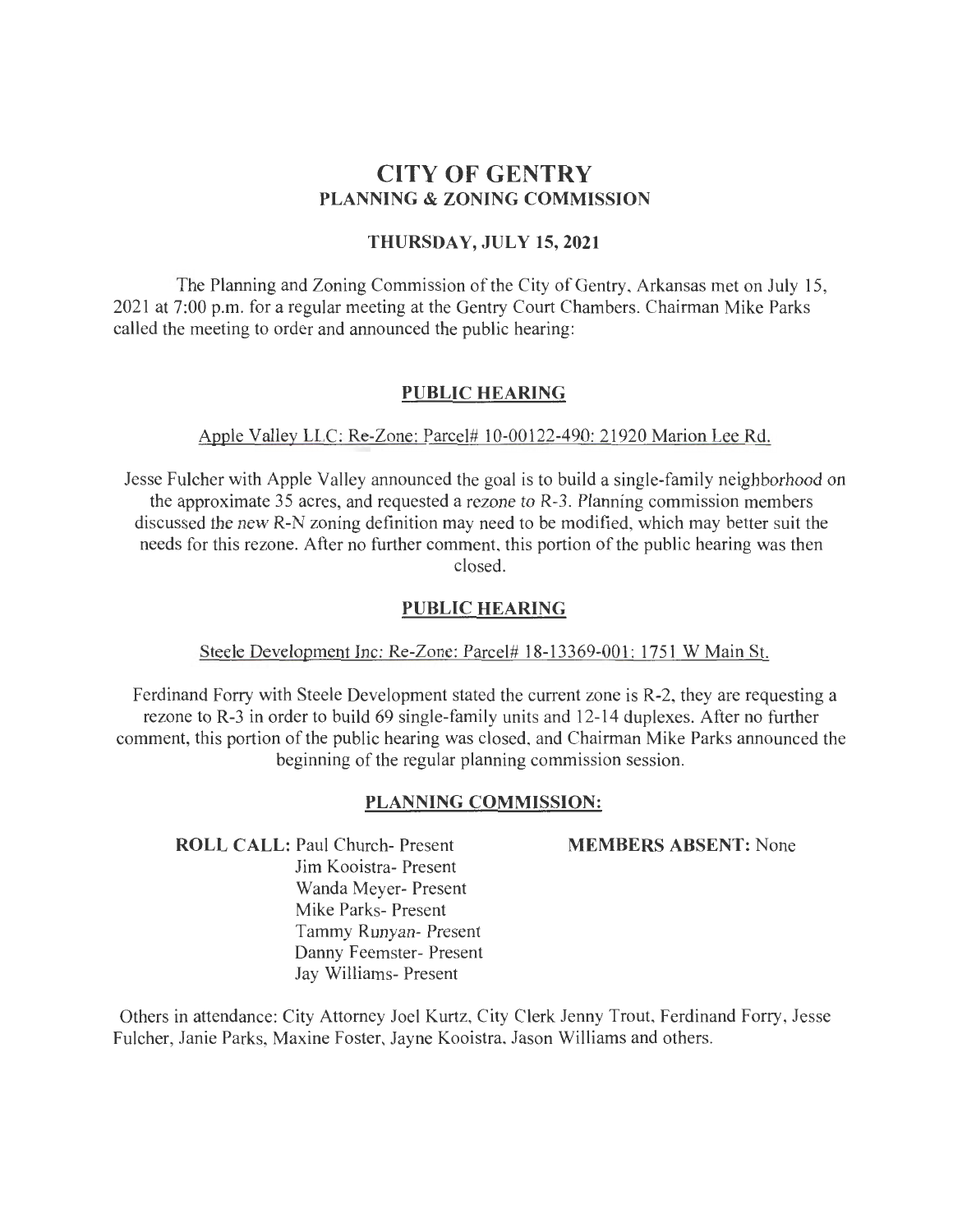# **Review of the Minutes of the June 17, 2021 Regular Meeting:**

| <b>Motion:</b> Church- to approve the minutes as written |              |              |           |
|----------------------------------------------------------|--------------|--------------|-----------|
| <b>Second: Runyan</b>                                    |              |              |           |
| <b>Roll Call:</b> Church-yes                             | Feemster-yes | Kooistra-yes | Parks-yes |
| Williams-yes                                             | Meyer-yes    | Runyan-yes   |           |
| <b>Motion Passed.</b>                                    |              |              |           |

## **1). Apple Valley LLC: Re-Zone: Parcel# 10-00122-490: 21920 Marion Lee Rd.**

After discussion and consideration:

| <b>Motion:</b> Church-to broaden the definition of the new R-N zone      |              |              |           |
|--------------------------------------------------------------------------|--------------|--------------|-----------|
| Second: Kooistra                                                         |              |              |           |
| <b>Roll Call: Church-yes</b>                                             | Feemster-yes | Kooistra-yes | Parks-yes |
| Williams-yes                                                             | Meyer-yes    | Runyan-yes   |           |
| <b>Motion Passed.</b> City Attorney Joel Kurtz will address this matter. |              |              |           |
| <b>Motion:</b> Church- to recommend the rezone from A-1 to R-N           |              |              |           |
| Second: Kooistra                                                         |              |              |           |
| <b>Roll Call:</b> Church-yes                                             | Feemster-yes | Kooistra-yes | Parks-yes |
| Williams-yes                                                             | Meyer-yes    | Runyan-yes   |           |
| Motion passed.                                                           |              |              |           |

# **2). Steele Development Inc: Re-Zone: Parcel# 18-13369-001:1751 W Main St.**

After discussion and consideration:

| <b>Motion:</b> Church- to approve the rezone to R-3 |              |              |           |
|-----------------------------------------------------|--------------|--------------|-----------|
| <b>Second:</b> Meyer                                |              |              |           |
| <b>Roll Call: Church-yes</b>                        | Feemster-yes | Kooistra-yes | Parks-yes |
| Williams-yes                                        | Meyer-yes    | Runyan-yes   |           |
| Motion passed.                                      |              |              |           |

## **3). Mae L. Dove, Trustee: Lot Line Adjustment- Parcel# 10-00119-001: 1299 W Main St.**

After discussion and consideration:

| <b>Motion:</b> Williams- to approve the lot line adjustment |              |              |           |
|-------------------------------------------------------------|--------------|--------------|-----------|
| <b>Second:</b> Meyer                                        |              |              |           |
| <b>Roll Call:</b> Church-yes                                | Feemster-yes | Kooistra-yes |           |
| Williams-yes                                                | Meyer-yes    | Runyan-yes   | Parks-yes |
| Motion passed.                                              |              |              |           |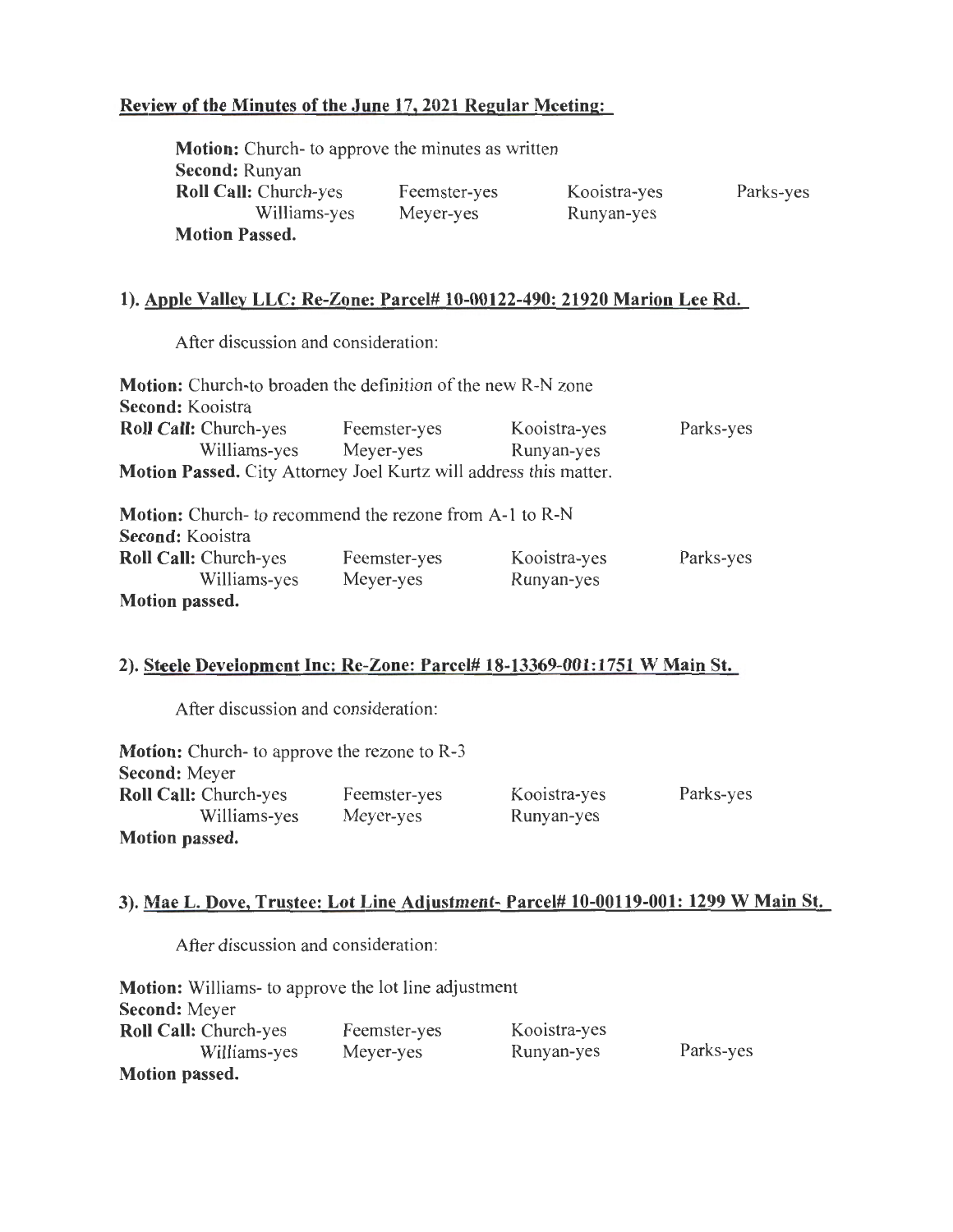## 4). Fischer Family Trust Steve & Carole: Lot line Adjustment- Parcel#18-13380-001

After discussion and consideration:

Motion: Williams- to approve the lot line adjustment with the following corrections: Scrivener's Error changing "Tract Split" to lot line adjustment; and changing Parent Tract 1 to Tract 1 and, Parent Tract 2 to Tract 2

Second: Kooistra

| <b>Roll Call:</b> Church-yes | Feemster-yes | Kooistra-yes | Parks-yes |
|------------------------------|--------------|--------------|-----------|
| Williams-yes                 | Meyer-yes    | Runyan-yes   |           |
| <b>Motion passed.</b>        |              |              |           |

## 5). Paul Church: Lot line Adjustment- Parcel# 18-13874-000: 21367 Arkotex Rd.

After consideration and discussion:

Motion: Williams- to approve with the following changes: correctly name each Tract, provide a Legal description for the 40' easement back to Tract 2 and, provide a signature line for Planning Commission, all within the survey

Second: Runyan Roll Call: Church- abstain

|                       | ROIL Call: Chuich- abstail |
|-----------------------|----------------------------|
|                       | Williams-yes               |
| <b>Motion passed.</b> |                            |

Feemster-yes Meyer-yes

Kooistra-yes Runyan-yes

Parks-yes

## 6). Paul Church: Subdivision 2 Preliminary (Phase 3 A)- Parcel# 10-01077-000: W 7th St.

After discussion:

Motion: Kooistra- that planning commission has no issue with accepting this subdivision's progression in phases

> Feemster-yes Meyer-yes

| <b>Second: Feemster</b>          |  |  |
|----------------------------------|--|--|
| <b>Roll Call:</b> Church-abstain |  |  |
| Williams-yes                     |  |  |
| <b>Motion passed.</b>            |  |  |

Kooistra-yes Runyan-yes

Parks-yes

7). Leo G. & Sondra J. Nash: Lot line Adjustment- Parcel# 18-13862-006: 13916 Cozy Corners Rd.

After review and consideration:

Motion: Church- to approve as presented, subject to the following change: the 30' access easement referenced within the Parent Tract is to be a 40' access easement Second: Runyan

| $\sigma$ ctunu. Kunyan       |              |              |              |
|------------------------------|--------------|--------------|--------------|
| <b>Roll Call:</b> Church-yes | Feemster-yes | Kooistra-yes | Williams-yes |
| Meyer-yes                    | Runyan-yes   | Parks-yes    |              |
| <b>Motion passed.</b>        |              |              |              |